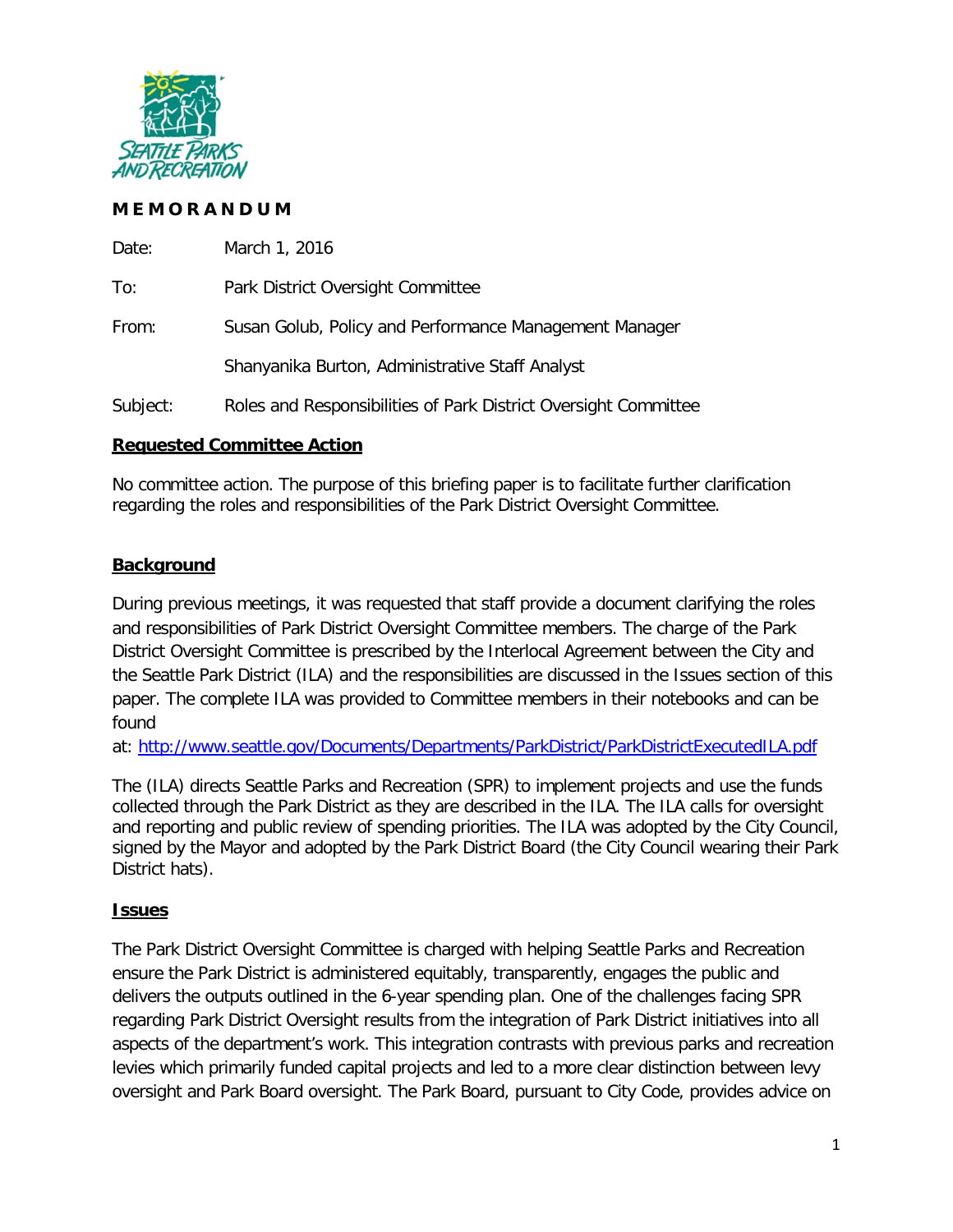recreation programs and park use; Attachment A shows the Code language regarding the role of the Park Board. If a Park District initiative funds ten percent of a program, as currently occurs with the Community Center Operations funding, where does oversight lie?

The ILA includes four tasks for the Committee, some more specific than others. The following discussion reviews the four tasks and lists SPR's interpretation for how the tasks translate into a work plan for the Committee.

According to section D of the ILA, the Park Oversight Committee will advise on spending and with four specific tasks listed.

1. Establish a Major Projects Challenge Funds application process and evaluation criteria, and make recommendations to the Superintendent of Parks and Recreation ("Superintendent") on the annual allocation of the Major Projects Challenge Fund.

Committee work plan items for the Major Projects Challenge Fund include:

- Assessing and making recommendations on the fund implementation plan and application evaluation criteria;
- Making recommendations on fund allocations.

In addition to having the Committee make recommendations on the Major Projects Challenge fund process and allocations as specified in the ILA, SPR broadened this task to include recommendations on the process and allocations for each of the grant-making initiatives: Put the Arts in Parks, Get Moving and Recreation Opportunities for All.

2. Reviewing an annual report prepared by SPR for the Seattle Park District and the City, including assessment of performance measures and expenditure of District funds including interest earnings, and reporting to the Superintendent and Park Board on implementation issues, concerns and needed adjustments in services or spending.

Committee work plan items for the annual report will include:

- Reviewing quarterly updates on the investment initiatives;
- Reviewing a draft outline for the annual report;
- Reviewing the draft report; and
- Recommending approval of a final annual report.

Parks and Recreation will be preparing a department-wide annual report in 2016; the Park District Annual Report will be a subset of the overall report. Work to develop the outline for the report will begin soon and staff will ask Park District Oversight Committee members to form a subcommittee to help with framing the report structure.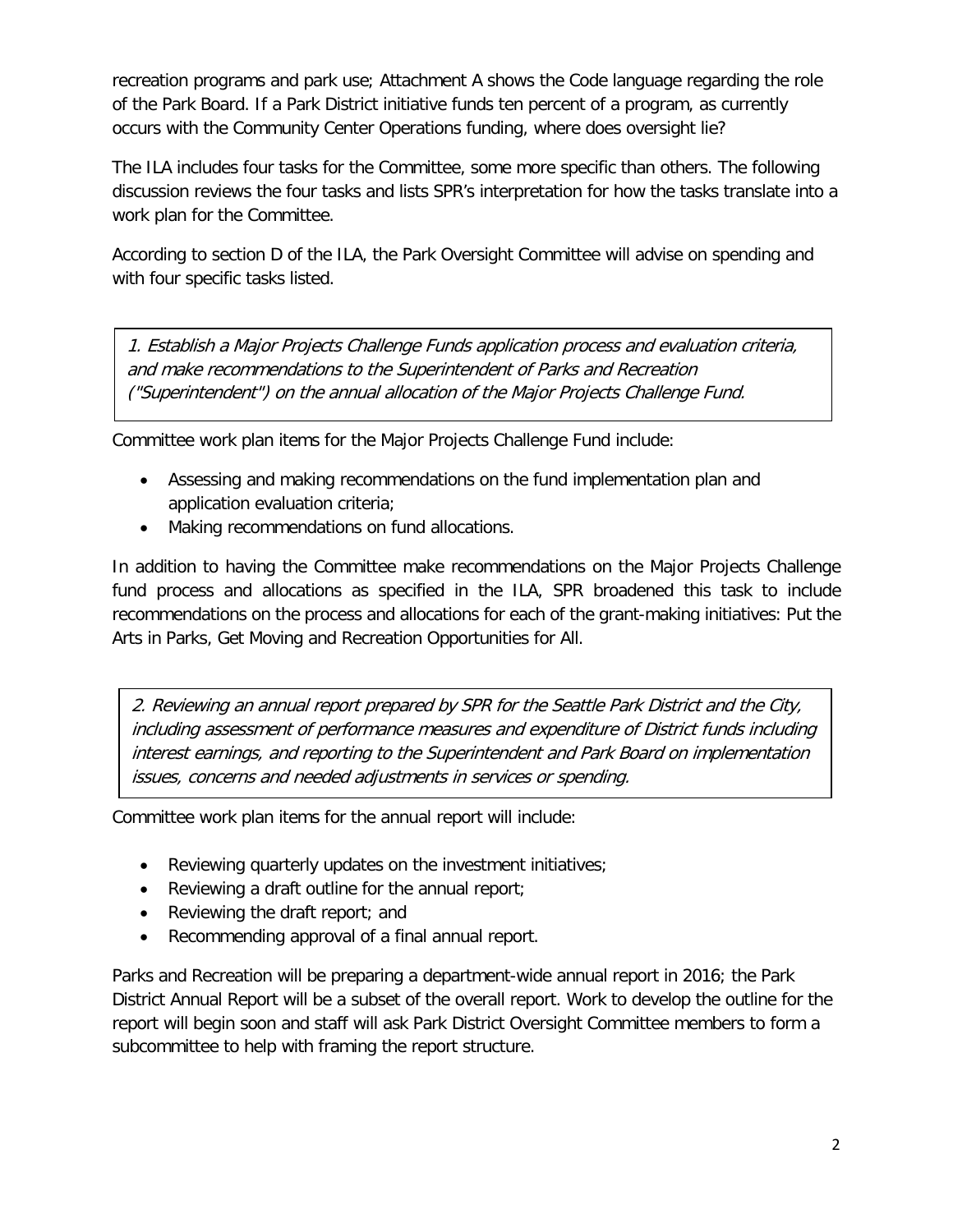3. Holding public meetings and making recommendations to the Superintendent in connection with each 6-year update to the spending plan.

Committee work plan items for regarding public meetings and the 6-year update to the financial plan include:

- Holding regular meetings which are open to the public; and
- Developing priorities for each 6-year update to the spending plan in partnership with staff.

4. Provide to the Mayor, City Council, and Superintendent of Parks and Recreation an annual report on the progress of expenditures, a mid-term report half-way through each 6-year period, and a final report in advance of each 6-year update to the spending plan. Progress on construction of park development on the 14 land-banked sites in Initiative 4.4 will be among the issues addressed in the first mid-term report.

Committee work plan items related to reporting and the land-banked sites include:

- Reviewing expenditures in the annual report, mid-term and final report of the 6-year financial plan; and
- Reviewing progress regarding development of the land-banked sites.

## **Additional Information**

Susan Golub Policy Unit Manager, Seattle Parks and Recreation [Susan.Golub@seattle.gov](mailto:Susan.Golub@seattle.gov) 684-7046

Shanyanika Burton Administrative Staff Analyst, Seattle Parks and Recreation [Shanyanika.Burton@seattle.gov](mailto:Shanyanika.Burton@seattle.gov)  233-7904